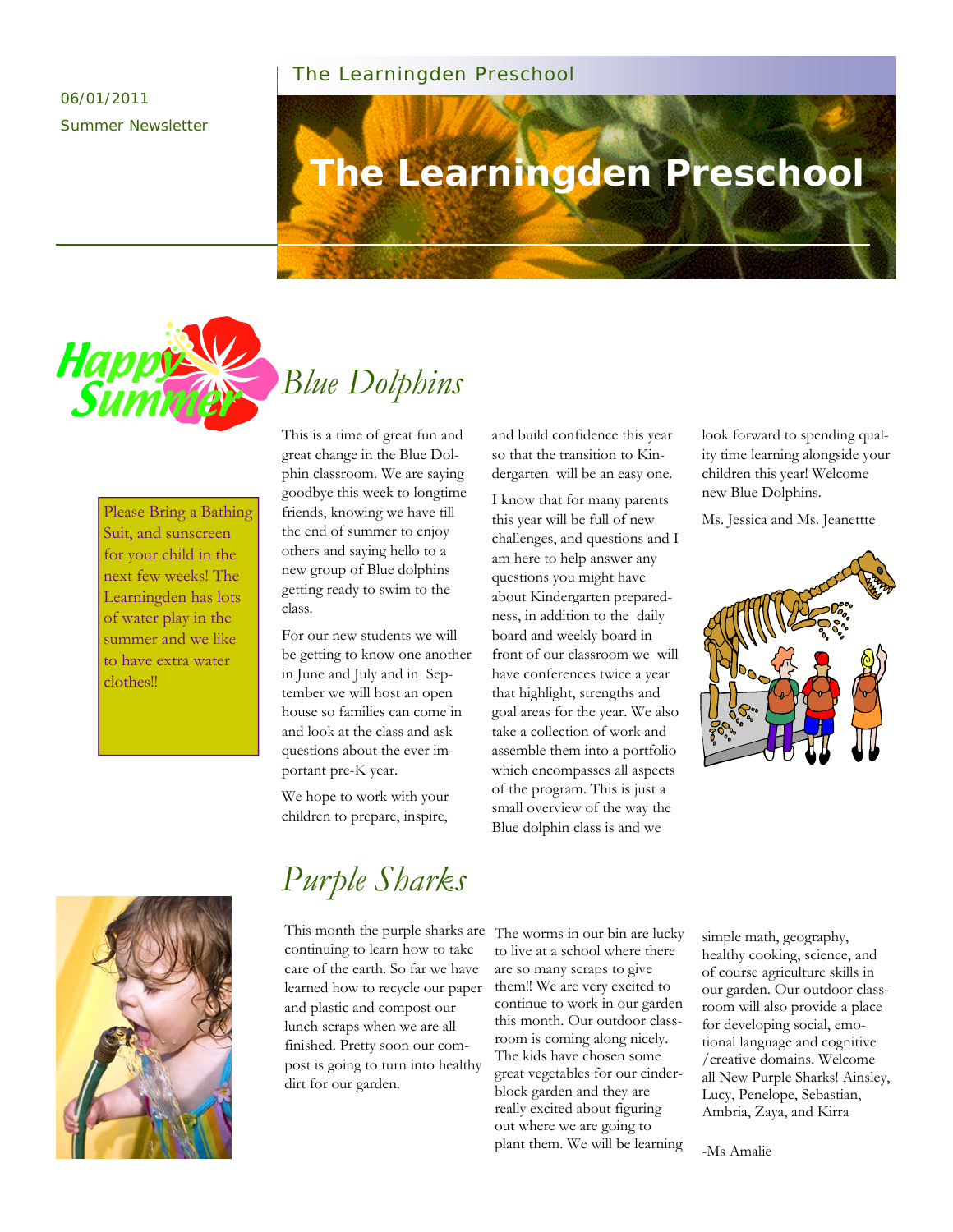



# *Rainbow Fish*

Many rainbow fish are moving up this month and green turtles are graduating to our classroom. I really want to extend a big welcome to all of the families with children moving up this month. I look forward to developing a great relationship with all of you. I feel like all of your children are already mine because I am fortunate to work with all the children throughout the day. What you can expect from our classroom is we provide confidence building

creative and developmental centers such as cutting, sorting, beading, science, and snack in small groups to encourage small group peer communication. We will still provide you daily sheets and please check our bookshelf in the front of the classroom for your child's projects to take home. In our classroom we will potty train, develop more independent and academic skills, garden, play, explore, create and most importantly have fun. Ms. Carlie

is going to move to our classroom mid month to continue working with your children which is the age group that she has been wanting to teach for a long time. Carlie and June will make a great team. Please contact me with any questions or suggestions you might have. I know change is uncertain but I know you will love the next step in your child's school experience.

Ms. June and Ms Carlie

**"Thank you to all families to came to our summer potluck and to all parents who participated in the planning"-** 

**The Learningden Staff** 

### *Green Turtles*

Thank you to all families that came to graduation! It was such a wonderful event and was so fun to see all our families come together for this event!

This month we will be transforming the room into an ocean adventure! We will be making many different sea

animals like, Octopus, Sharks, starfish and much more! We will also be focusing on the color blue, making blue playdoh, blue goop, and a blue ocean snacks! I will be planning a couple field trips and will post details as soon as possible. This month we will also be working on some fathers day gifts! This should be a fantastic month full of exploration and adventure.

Happy Birthday to Weston Burnell and Kaya Miller.

-Ms. Jennifer and Ms. Brandi



# *Welcome Worm Pets!!*

In our commitment to green education we have started a worm compost bin. The kids love our new worm friends!! We would like to thank The Burgess family for donating the bin, the worms and coming to the school and presenting to the children how to compost and take care of our new worm

friends. This bin is great and we are so thrilled to incorporate it in to our outdoor classroom.